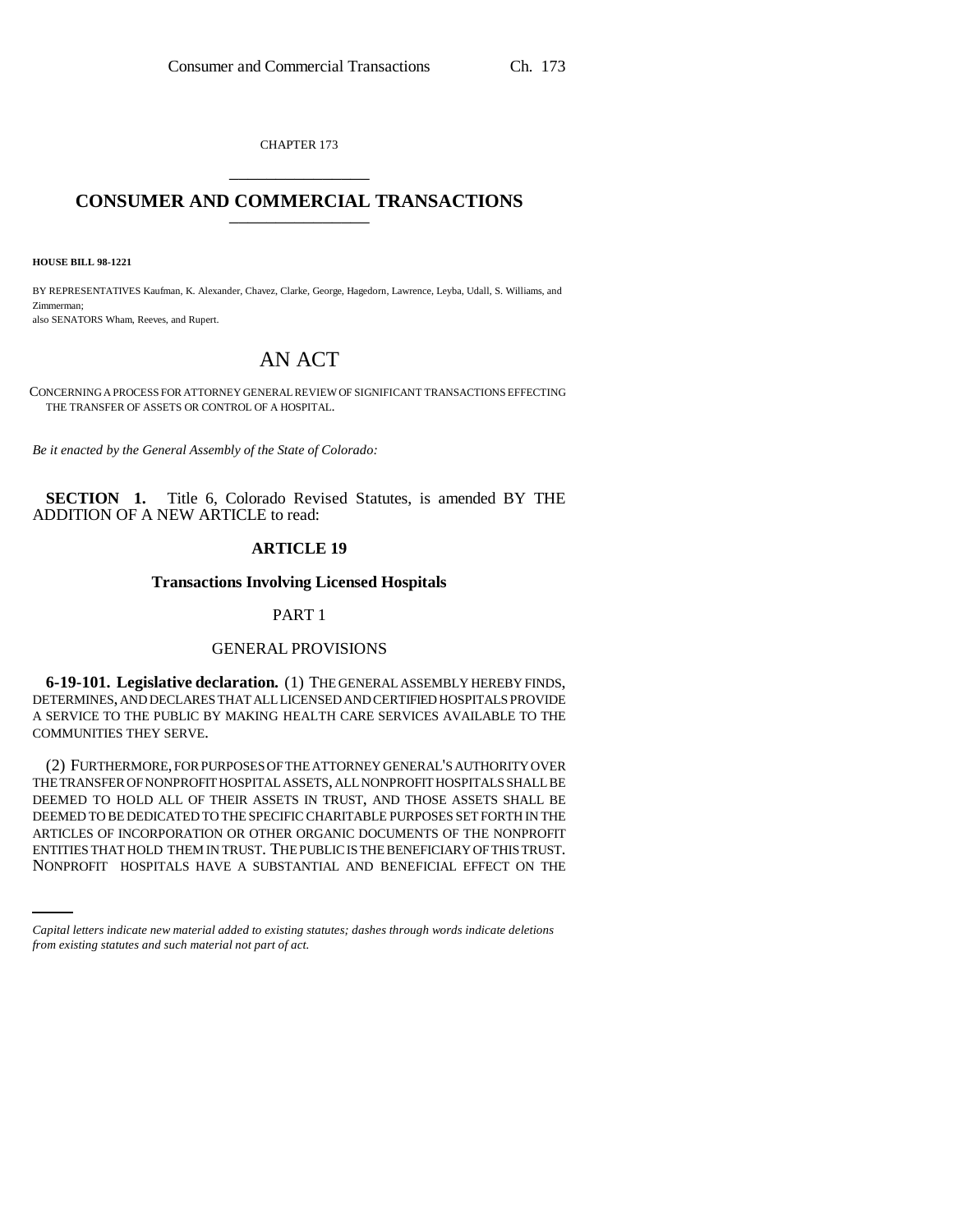PROVISION OF HEALTH CARE TO THE PEOPLE OF COLORADO, PROVIDING AS PART OF THEIR CHARITABLE PURPOSES UNCOMPENSATED CARE TO THE UNINSURED OR UNDERINSURED AND INCLUDING, BUT NOT LIMITED TO, PROVIDING MONEYS AND SUPPORT FOR HEALTH RELATED RESEARCH AND EDUCATION OR OTHER COMMUNITY BENEFITS. THE GENERAL ASSEMBLY ALSO FINDS THAT TRANSFERS OF THE ASSETS OF NONPROFIT HOSPITALS TO THE FOR-PROFIT SECTOR MAY DIRECTLY AFFECT THE CHARACTER AND EXTENT OF THE CHARITABLE USE OF THOSE ASSETS OR THE PROCEEDS FROM THE ASSETS. THE PUBLIC ALSO HAS AN INTEREST IN KNOWING THAT THE TRANSFER OF THE ASSETS OF A NONPROFIT HOSPITAL, OR THE PROCEEDS FROM THE ASSETS, PRESERVES, TO THE EXTENT PRACTICABLE, THEIR CHARITABLE PURPOSE. THE GENERAL ASSEMBLY BELIEVES IT IS IN THE BEST INTEREST OF THE PUBLIC TO ENSURE THAT THE PUBLIC INTEREST IS FULLY PROTECTED WHENEVER THE ASSETS OF A HOSPITAL ARE TRANSFERRED TO A FOR-PROFIT ENTITY EXCEPT IN THE ORDINARY COURSE OF BUSINESS.

(3) THE GENERAL ASSEMBLY FURTHER FINDS AND DECLARES THAT ALL TRANSFERS OF HOSPITAL ASSETS OR CONTROL HAVE THE POTENTIAL TO IMPACT THE COMMUNITIES THEY SERVE. THIS ARTICLE IS INTENDED TO PROTECT THE PUBLIC INTEREST, TO ASSURE THAT NONPROFIT ASSETS OF HOSPITALS ARE PRESERVED TO SERVE THE CHARITABLE PURPOSES TO WHICH THEY WERE DEDICATED, AND TO PROVIDE THE PUBLIC NOTICE OF ALL TRANSFERS OF ASSETS OF HOSPITALS THAT CONSTITUTE COVERED TRANSITIONS AS DEFINED IN THIS ARTICLE, AND SHALL BE CONSTRUED WITH THESE PURPOSES IN MIND.

**6-19-102. Definitions.** AS USED IN THIS ARTICLE, UNLESS THE CONTEXT OTHERWISE REQUIRES:

(1) "COVERED TRANSACTION" MEANS ANY TRANSACTION THAT WOULD RESULT IN THE SALE, TRANSFER, LEASE, EXCHANGE, OR OTHER DISPOSITION OF FIFTY PERCENT OR MORE OF THE ASSETS OF A HOSPITAL. A SERIES OF TRANSACTIONS TAKING PLACE IN ANY FIVE-YEAR PERIOD, WHICH WOULD RESULT IN THE AGGREGATE OF THE TRANSFER OF FIFTY PERCENT OR MORE OF A HOSPITAL'S ASSETS, SHALL IN ALL CIRCUMSTANCES BE DEEMED TO BE A COVERED TRANSACTION. "COVERED TRANSACTION" SHALL ALSO INCLUDE THE SALE, TRANSFER, OR OTHER DISPOSITION OF THE CONTROL OF A PARENT COMPANY, HOLDING COMPANY, OR OTHER ENTITY CONTROLLING A HOSPITAL. FOR THE PURPOSES OF THIS SUBSECTION (1), "FIFTY PERCENT OR MORE OF THE ASSETS" SHALL BE BASED ON THE FAIR MARKET VALUE OF ALL OF THE ASSETS OF THE HOSPITAL.

(2) "FOR-PROFIT ENTITY" MEANS A BUSINESS CORPORATION, GENERAL PARTNERSHIP, LIMITED PARTNERSHIP, LIMITED LIABILITY LIMITED PARTNERSHIP, LIMITED LIABILITY PARTNERSHIP, LIMITED LIABILITY COMPANY, LIMITED PARTNERSHIP ASSOCIATION, AND COOPERATIVE.

(3) "HOSPITAL" MEANS A LICENSED OR CERTIFIED HOSPITAL AS DESCRIBED IN SECTION 25-1-107 (1) (l) (I) AND (1) (l) (II).

**6-19-103. Procedures for covered transactions - notice - attorney general powers.** (1) THE PARTIES TO A COVERED TRANSACTION SHALL PROVIDE NOTICE OF SUCH TRANSACTION TO THE ATTORNEY GENERAL NO LATER THAN SIXTY DAYS PRIOR TO THE TRANSACTION CLOSING OR EFFECTIVE DATE OF THE TRANSACTION. THE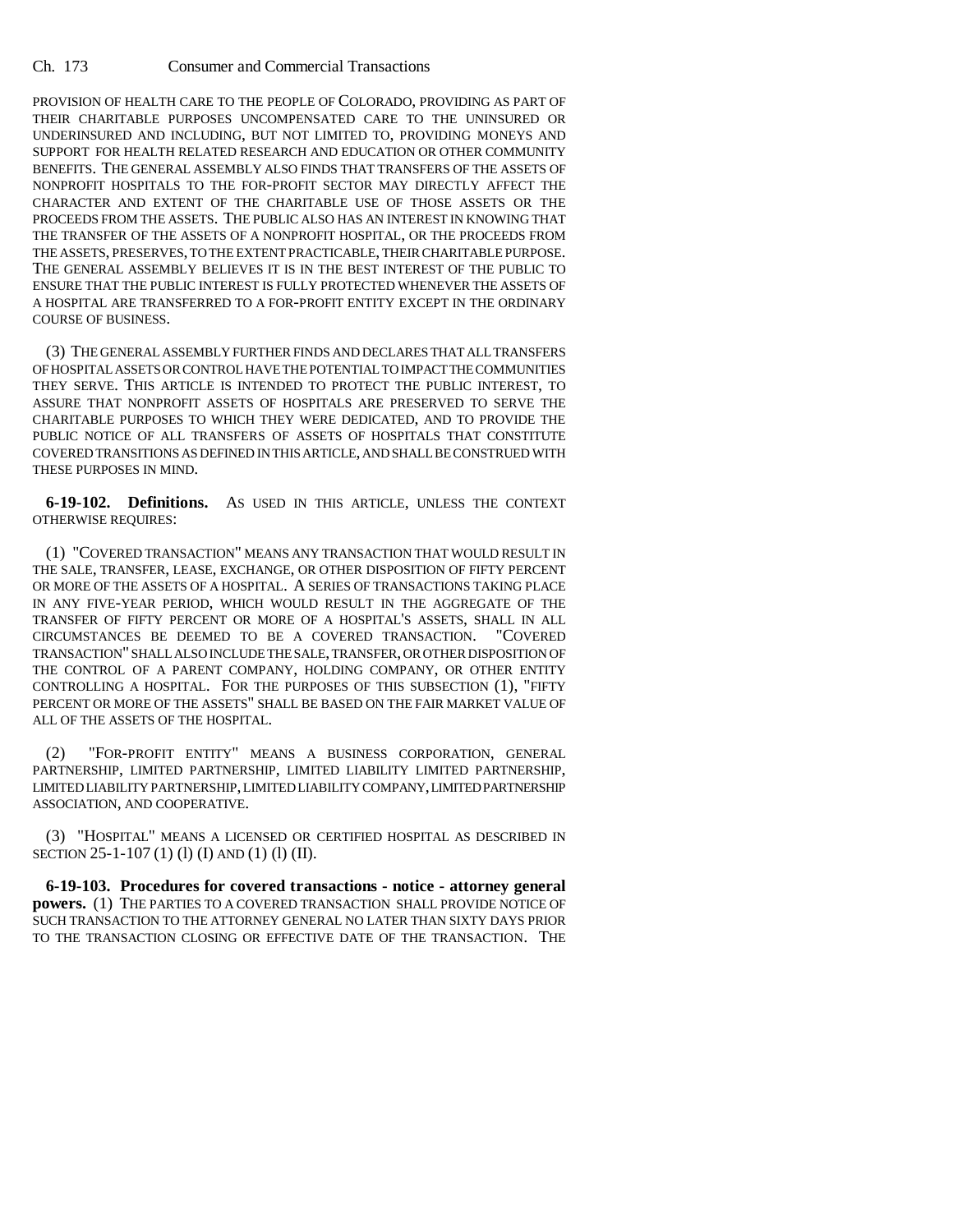NOTICE TO THE ATTORNEY GENERAL SHALL BE IN WRITING, SHALL INCLUDE THE INFORMATION REQUIRED IN SECTION 6-19-202, 6-19-302, OR 6-19-402, AS APPLICABLE, AND SHALL CONTAIN A CERTIFICATION THAT PUBLIC NOTICE OF THE TRANSACTION WILL BE GIVEN WITHIN SEVEN DAYS AFTER THE NOTIFICATION TO THE ATTORNEY GENERAL.

(2) WHENEVER THE ATTORNEY GENERAL HAS REASON TO BELIEVE THAT A PERSON HAS ENGAGED IN OR IS ENGAGING IN A COVERED TRANSACTION WITHOUT COMPLYING WITH THE PROVISIONS OF THIS ARTICLE, THE ATTORNEY GENERAL MAY APPLY FOR AND OBTAIN, IN AN ACTION IN THE APPROPRIATE DISTRICT COURT OF THIS STATE, A TEMPORARY RESTRAINING ORDER OR INJUNCTION, OR BOTH, PURSUANT TO THE COLORADO RULES OF CIVIL PROCEDURE, PROHIBITING SUCH PERSON FROM CONTINUING SUCH NONCOMPLIANCE OR ENGAGING THEREIN OR DOING ANY ACT IN FURTHERANCE THEREOF. THE COURT MAY MAKE SUCH FURTHER ORDERS OR JUDGMENTS, AT LAW OR IN EQUITY, AS MAY BE NECESSARY TO REMEDY SUCH NONCOMPLIANCE.

**6-19-104. Attorney general - affect on powers.** (1) NOTHING IN THIS ARTICLE SHALL BE CONSTRUED AS LIMITING THE ATTORNEY GENERAL'S COMMON LAW POWERS.

(2) NOTHING IN THIS ARTICLE SHALL AFFECT THE REGULATORY AUTHORITY OF ANY GOVERNMENT AGENCY OTHER THAN THE DEPARTMENT OF LAW.

### PART 2

## NONPROFIT TO NONPROFIT TRANSACTIONS

**6-19-201. Scope of part 2.** THIS PART 2 APPLIES TO COVERED TRANSACTIONS INVOLVING A NONPROFIT HOSPITAL AND ANOTHER NONPROFIT ENTITY.

**6-19-202. Notice.** NOTICE SHALL BE PROVIDED BY THE PARTIES TO A COVERED TRANSACTION ACCORDING TO SECTION 6-19-103, AND SHALL INCLUDE A STATEMENT ON THE CHARITABLE PURPOSES OF EACH NONPROFIT ENTITY ENTERING INTO THE COVERED TRANSACTION AS WELL AS A STATEMENT CONCERNING THE RELATIONSHIP OF THESE PURPOSES TO THE HOSPITAL INVOLVED IN THE TRANSACTION. THE STATEMENT MAY INCLUDE A CERTIFICATION BY THE CHIEF EXECUTIVE OFFICER AS APPROVED BY THE BOARD OF DIRECTORS OR BOARD OF TRUSTEES OF THE NONPROFIT ENTITY TRANSFERRING ITS ASSETS THAT THERE WILL BE NO MATERIAL CHANGE IN THE CHARITABLE PURPOSES TO WHICH THE TRANSFERRED ASSETS ARE DEDICATED AS A RESULT OF THE TRANSACTION.

**6-19-203. Attorney general review and assessment.** (1) A COVERED TRANSACTION UNDER THIS PART 2 THAT WILL NOT RESULT IN A MATERIAL CHANGE IN THE CHARITABLE PURPOSES TO WHICH THE ASSETS OF THE HOSPITAL HAVE BEEN DEDICATED, AND WILL NOT RESULT IN A TERMINATION OF THE ATTORNEY GENERAL'S JURISDICTION OVER THOSE ASSETS CAUSED BY A TRANSFER OF A MATERIAL AMOUNT OF THOSE ASSETS OUTSIDE OF THE STATE OF COLORADO, SHALL PROCEED WITHOUT FURTHER REVIEW.

(2) (a) WHEN A TRANSACTION COVERED BY THIS PART 2 WILL RESULT IN A MATERIAL CHANGE IN THE CHARITABLE PURPOSES TO WHICH THE ASSETS OF THE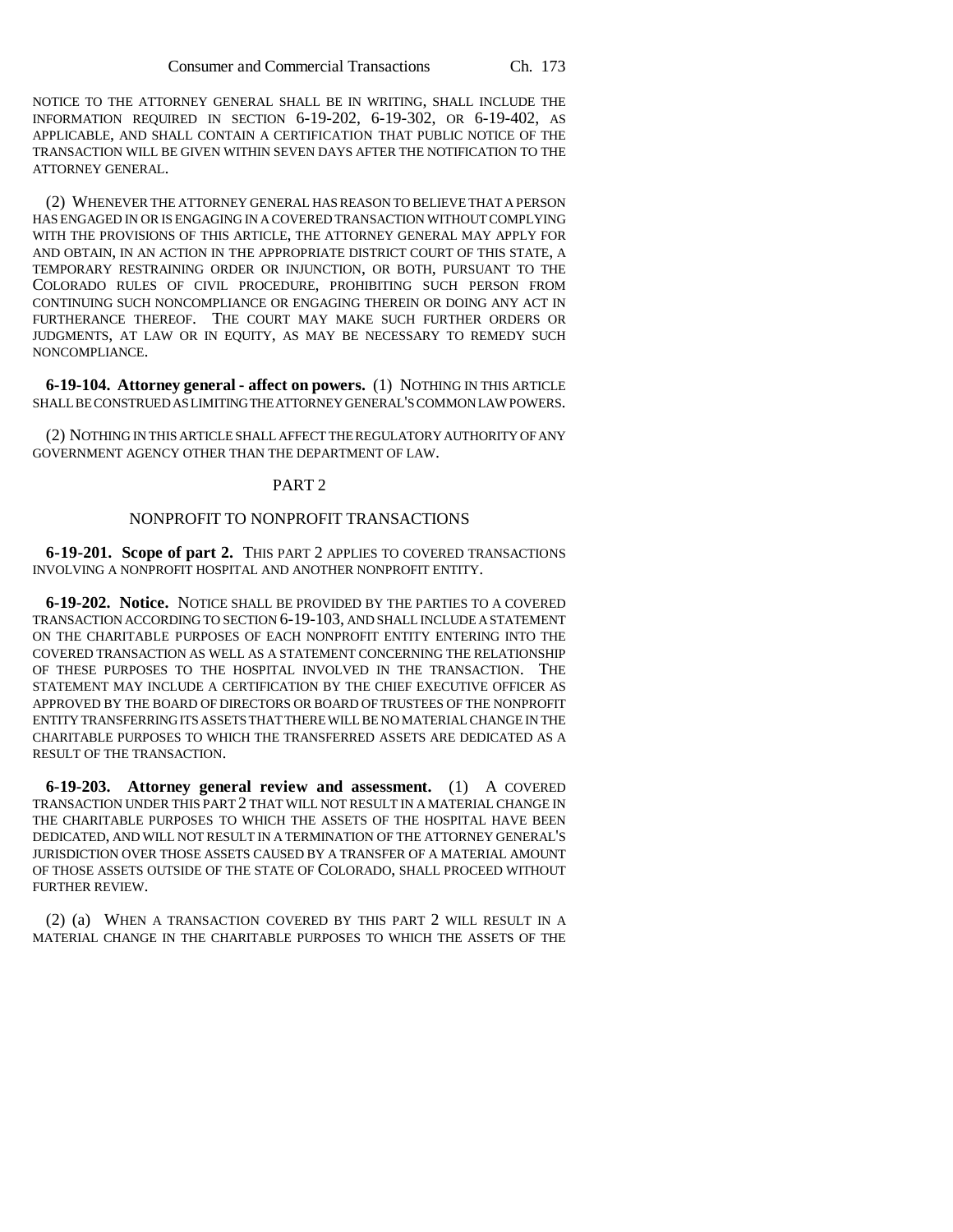#### Ch. 173 Consumer and Commercial Transactions

HOSPITAL HAVE BEEN DEDICATED, OR A TERMINATION OF THE ATTORNEY GENERAL'S JURISDICTION OVER THE HOSPITAL ASSETS CAUSED BY A TRANSFER OF A MATERIAL AMOUNT OF THOSE ASSETS OUTSIDE THE STATE OF COLORADO, THE ATTORNEY GENERAL MAY EXERCISE HIS OR HER COMMON LAW AUTHORITY TO ASSESS AND REVIEW OR CHALLENGE THE TRANSACTION AS DEEMED APPROPRIATE BY THE ATTORNEY GENERAL. IF THE ATTORNEY GENERAL DECIDES TO CONDUCT AN ASSESSMENT OR REVIEW THE FOLLOWING PROVISIONS SHALL APPLY TO SUCH ACTIONS OF THE ATTORNEY GENERAL:

(b) THE ATTORNEY GENERAL SHALL PERFORM A REVIEW AND ASSESSMENT TO THE EXTENT PRACTICABLE AND WITH DUE CONSIDERATION TO THE FINANCIAL CIRCUMSTANCES OF THE PARTIES TO THE TRANSACTION. THE ATTORNEY GENERAL IS FURTHER AUTHORIZED TO:

(I) HIRE EXPERTS, AT THE EXPENSE OF THE PARTIES TO THE TRANSACTION, AS SIMILARLY PROVIDED FOR IN SECTION 6-19-406 (1) (b) AND TO ACCEPT AND EXPEND GRANTS OR DONATIONS, OR BOTH, AS SIMILARLY PROVIDED FOR IN SECTION 6-19-406 (1) (e);

(II) CONTRACT AND CONSULT WITH OTHER STATE AGENCIES AS SIMILARLY PROVIDED FOR IN SECTION 6-19-406 (1) (a);

(III) REQUIRE PRODUCTION OF MATERIAL DOCUMENTATION, SUCH AS THE PROPOSED AGREEMENTS RELATING TO THE PROPOSED TRANSACTION, AGREEMENTS REGARDING COLLATERAL TRANSACTIONS RELATING TO THE PROPOSED TRANSACTION, AND ANY REPORTS OF FINANCIAL AND ECONOMIC ANALYSIS THAT THE NONPROFIT ENTITY REVIEWED OR RELIED ON IN NEGOTIATING THE PROPOSED TRANSACTION. THESE DOCUMENTS SHALL BE TREATED IN THE SAME MANNER AS SET FORTH IN SECTION 6-19-404 (4); AND

(IV) HOLD A PUBLIC HEARING AS SIMILARLY PROVIDED FOR IN SECTION 6-19-404 (1). THE ATTORNEY GENERAL SHALL PROVIDE A WRITTEN DETERMINATION, WITHIN THE TIME FRAMES OR EXTENDED TIME FRAMES AS SIMILARLY PROVIDED FOR IN SECTION 6-19-402 (2).

(c) THE ATTORNEY GENERAL SHALL HAVE THE AUTHORITY TO ALLOW A TRANSACTION THAT SATISFIES THE FOLLOWING CRITERIA:

(I) THE ASSETS CONTINUE TO BE DEDICATED TO CHARITABLE PURPOSES;

(II) THE DIRECTORS OR TRUSTEES OF THE PARTIES TO THE TRANSACTION HAVE NOT ACTED UNREASONABLY IN LIGHT OF THE FINANCIAL CIRCUMSTANCES OF THE PARTIES;

(III) THE DIRECTORS OR TRUSTEES OF THE PARTIES TO THE TRANSACTION HAVE NOT ACTED UNREASONABLY IN ACCOMMODATING THE AFFECTED COMMUNITY OR COMMUNITIES; AND

(IV) THE DIRECTORS OR TRUSTEES OF THE PARTIES TO THE TRANSACTION HAVE NOT BREACHED THEIR FIDUCIARY DUTIES OR OTHERWISE ENGAGED IN MISCONDUCT IN SUCH TRANSACTION.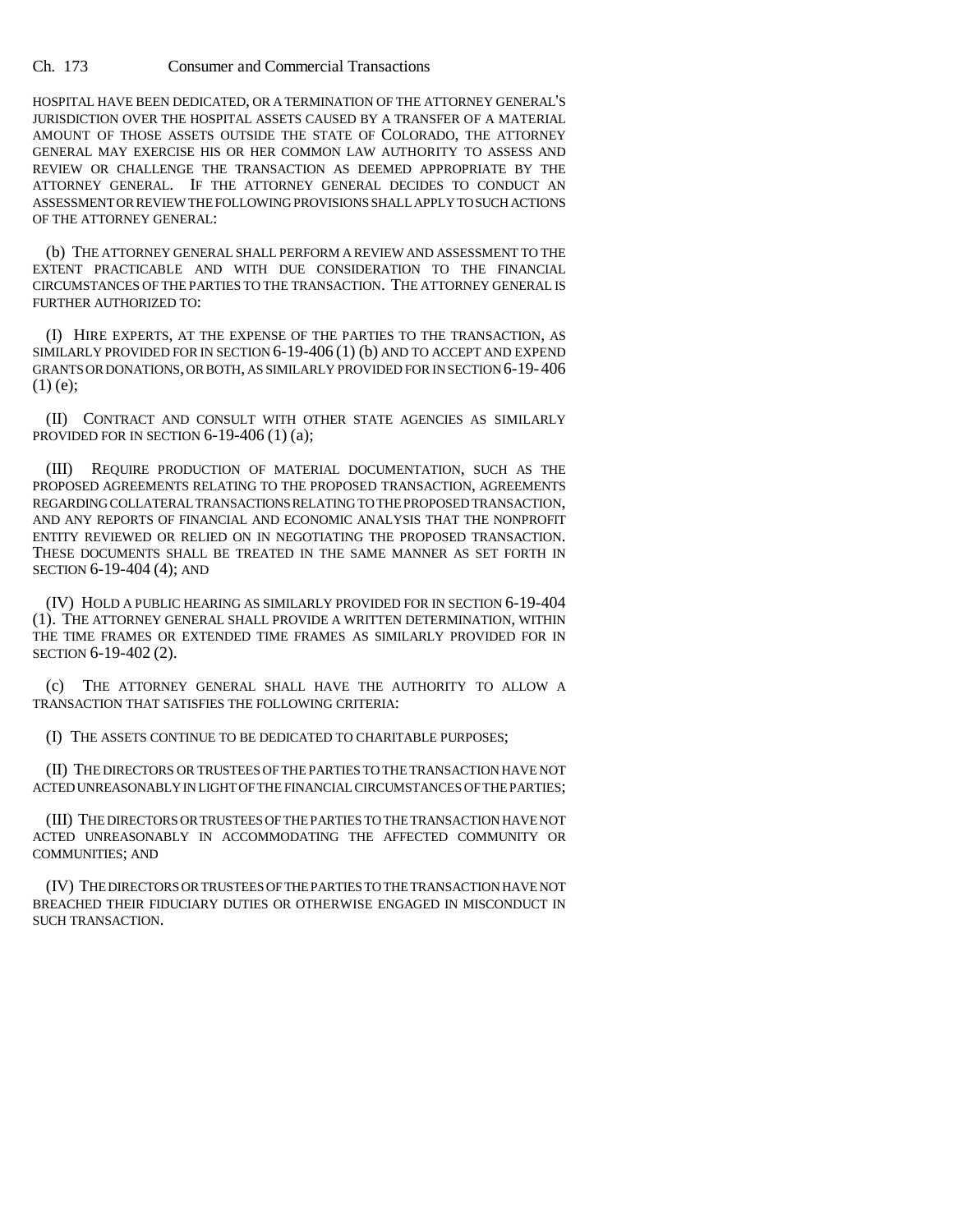(d) THE ATTORNEY GENERAL SHALL LIBERALLY CONSTRUE THE CRITERIA SET FORTH IN PARAGRAPH (c) OF THIS SUBSECTION (2) IN FAVOR OF ALLOWING A TRANSACTION TO PROCEED.

#### PART 3

### FOR-PROFIT TO FOR-PROFIT TRANSACTIONS

**6-19-301. Scope of part 3.** THIS PART 3 APPLIES TO COVERED TRANSACTIONS WHERE THE PARTIES INVOLVED IN THE TRANSACTION ARE ALL FOR-PROFIT ENTITIES.

**6-19-302. Notice.** THE PARTIES TO A COVERED TRANSACTION GOVERNED BY THIS PART 3 SHALL PROVIDE THE NOTICE REQUIRED BY SECTION 6-19-103.

#### PART 4

## NONPROFIT TO FOR-PROFIT TRANSACTIONS

**6-19-401. Scope of part 4.** THIS PART 4 APPLIES TO COVERED TRANSACTIONS INVOLVING A NONPROFIT HOSPITAL AND A FOR-PROFIT ENTITY.

**6-19-402. Notice and filing.** (1) THE NOTICE AND FILING PROVIDED TO THE ATTORNEY GENERAL PURSUANT TO SECTION 6-19-103 SHALL INCLUDE ALL PROPOSED AGREEMENTS RELATING TO THE PROPOSED TRANSACTION, ALL AGREEMENTS REGARDING COLLATERAL TRANSACTIONS THAT RELATE TO THE PRINCIPAL TRANSACTION, ANY REPORTS OF FINANCIAL AND ECONOMIC ANALYSIS THAT THE NONPROFIT ENTITY REVIEWED OR RELIED ON IN NEGOTIATING THE PROPOSED TRANSACTION, AND AN EXPLANATION OF HOW THE COMPLETED TRANSACTION WILL COMPLY WITH THE REQUIREMENTS OF SECTION 6-19-403. THE ATTORNEY GENERAL SHALL NOTIFY THE PARTIES TO THE TRANSACTION IF THE FILING IS COMPLETE OR INCOMPLETE WITHIN THIRTY DAYS AFTER THE INITIAL FILING AND SHALL SPECIFY THE OMITTED DOCUMENTATION IF INCOMPLETE. AN INITIAL FILING THAT INCLUDES A SCHEDULE FOR THE SUBMISSION OF SUBSEQUENTLY PRODUCED OR ACQUIRED DOCUMENTS MAY BE DEEMED COMPLETE BY THE ATTORNEY GENERAL.

(2) WITHIN SIXTY DAYS AFTER THE COMPLETE FILING REQUIRED BY THIS SECTION, THE ATTORNEY GENERAL SHALL NOTIFY IN WRITING THE PARTIES TO THE TRANSACTION OF THE RESULTS AND CONCLUSIONS OF THE REVIEW AND ASSESSMENT. THE ATTORNEY GENERAL MAY EXTEND THIS PERIOD FOR AN ADDITIONAL PERIOD OF UP TO NINETY DAYS IF THE ATTORNEY GENERAL DETERMINES, FOR GOOD CAUSE, THAT ADDITIONAL TIME IS WARRANTED AND SO ADVISES THE PARTIES IN WRITING. THE ATTORNEY GENERAL SHALL NOTIFY THE PARTIES OF ANY EXTENSION AS SOON AS POSSIBLE.

**6-19-403. Certification and criteria.** (1) THE PROPOSED TRANSACTION SHALL COMPLY WITH THE PROVISIONS OF THIS SECTION AND THE PARTIES TO THE TRANSACTION SHALL INCLUDE IN THE FILING REQUIRED BY SECTION 6-19-402, DOCUMENTATION AND CERTIFICATION FROM THE PARTIES, EITHER JOINT OR SEVERAL AS APPROPRIATE, THAT THE COVERED TRANSACTION WILL COMPLY WITH THE FOLLOWING: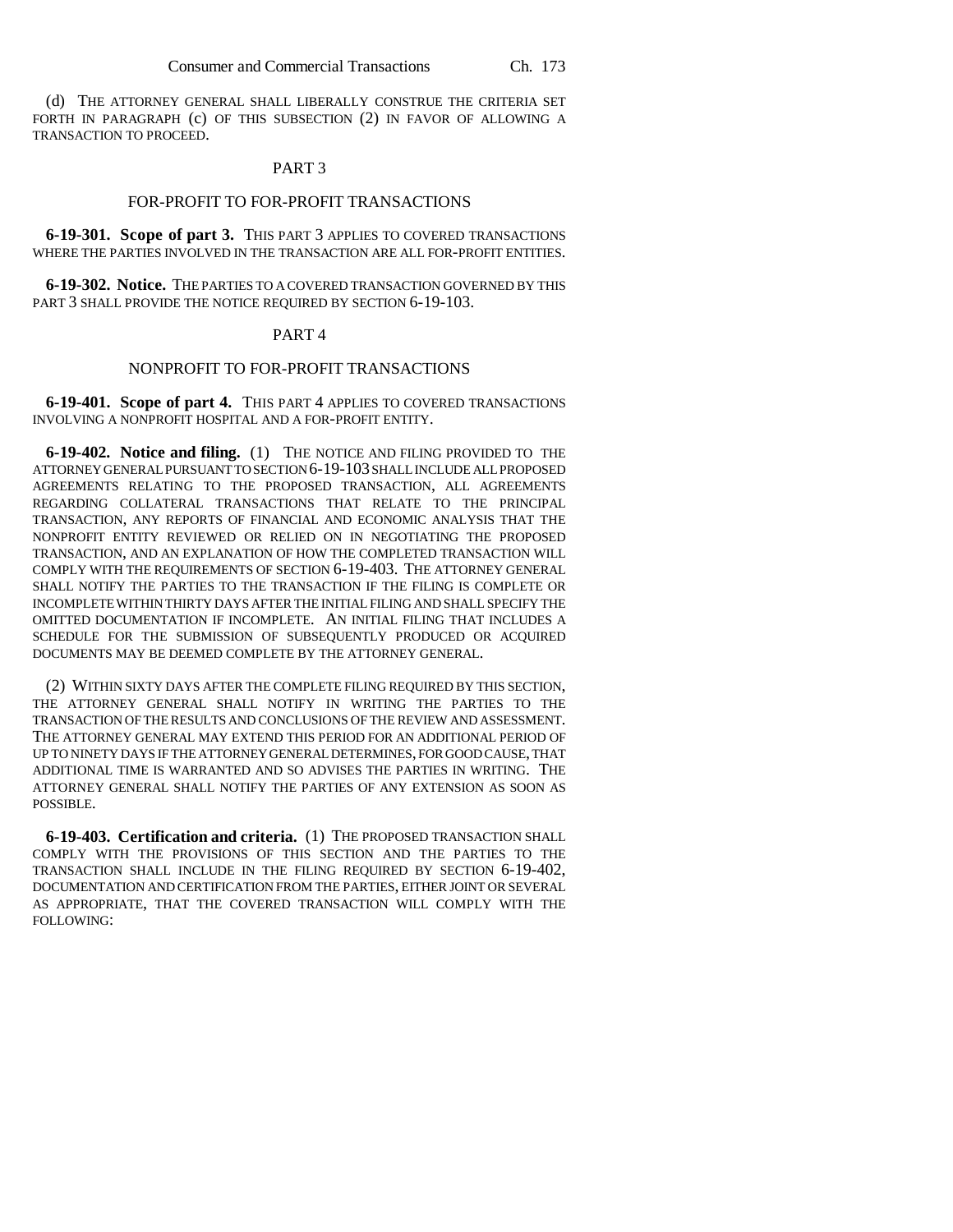Ch. 173 Consumer and Commercial Transactions

(a) THE TRANSACTION SHALL BE IN THE PUBLIC INTEREST. A TRANSACTION IS NOT IN THE PUBLIC INTEREST UNLESS APPROPRIATE STEPS HAVE BEEN TAKEN TO SAFEGUARD THE VALUE OF NONPROFIT HOSPITAL ASSETS BEING TRANSFERRED AND TO ENSURE THAT ANY PROCEEDS OF THE TRANSACTION ARE DEDICATED TO THE CHARITABLE PURPOSES.

(b) THE TRANSACTION RESULTS IN CONTINUING ACCESS TO HEALTH CARE SERVICES FOR THE AFFECTED COMMUNITY.

(c) NO DIRECTOR, OFFICER OF THE BOARD, CHIEF EXECUTIVE OFFICER, CHIEF OPERATING OFFICER, OR CHIEF FINANCIAL OFFICER OF THE NONPROFIT ENTITY SUBMITTING THE FILING OR A NONPROFIT CHARITABLE ORGANIZATION RECEIVING THE PROCEEDS OF THE COVERED TRANSACTION SHALL BENEFIT DIRECTLY OR INDIRECTLY FROM THE TRANSACTION.

(d) THE NONPROFIT ENTITY PROPOSING THE TRANSACTION SHALL USE DUE DILIGENCE IN SELECTING THE FOR-PROFIT ENTITY THAT IS A PARTY TO THE TRANSACTION AND IN NEGOTIATING THE PRICE AND OTHER TERMS AND CONDITIONS OF THE TRANSACTION.

(e) PROCEEDS OF THE COVERED TRANSACTION SHALL BE SET ASIDE IN AN AMOUNT EQUAL TO THE FAIR MARKET VALUE OF THE HOSPITAL ASSETS BEING TRANSFERRED. FAIR MARKET VALUE SHALL BE DETERMINED AT THE TIME OF THE TRANSACTION AND INCLUDE CONSIDERATION OF MARKET VALUE, GOING CONCERN VALUE, NET ASSET VALUE, AND ANY OTHER SIGNIFICANT RELEVANT FACTORS.

(f) THE DISTRIBUTION OF THE PROCEEDS OF THE COVERED TRANSACTION SHALL BE MADE ONLY TO ONE OR MORE EXISTING OR NEW CHARITABLE ORGANIZATIONS OPERATING PURSUANT TO 26 U.S.C. SEC. 501 (c) (3) OF THE FEDERAL "INTERNAL REVENUE CODE OF 1986", AS AMENDED.

(g) EACH NONPROFIT CHARITABLE ORGANIZATION RECEIVING THE PROCEEDS OF THE COVERED TRANSACTION, ITS DIRECTORS, OFFICERS, AND STAFF SHALL BE AND REMAIN INDEPENDENT OF THE PARTIES TO THE TRANSACTION AND THEIR AFFILIATES. EXCEPT AS PROVIDED IN THIS PARAGRAPH (g), NO PERSON WHO IS A DIRECTOR, OFFICER OF THE BOARD, CHIEF EXECUTIVE OFFICER, CHIEF OPERATING OFFICER, OR CHIEF FINANCIAL OFFICER OF ANY PARTY TO THE TRANSACTION SUBMITTING THE NOTICE AND FILING, AT THE TIME THE NOTICE IS SUBMITTED OR AT THE TIME OF THE TRANSACTION, SHALL BE QUALIFIED TO BE AN OFFICER OF THE BOARD, CHIEF EXECUTIVE OFFICER, CHIEF OPERATING OFFICER, OR CHIEF FINANCIAL OFFICER OF THE NONPROFIT CHARITABLE ORGANIZATION RECEIVING THE PROCEEDS OF THE COVERED TRANSACTION. THE NONPROFIT ENTITY THAT IS A PARTY TO THE PROPOSED TRANSACTION SHALL INCLUDE IN ITS NOTICE AND FILING THE PROPOSED MEMBERSHIP OF THE INITIAL BOARD OF DIRECTORS OF THE NONPROFIT CHARITABLE ORGANIZATION THAT IS TO RECEIVE THE PROCEEDS OF THE COVERED TRANSACTION THAT SHALL REPRESENT THE DIVERSE INTERESTS OF THE AFFECTED COMMUNITIES AND INCLUDE PERSONS FROM THE AREA AFFECTED BY THE TRANSACTION. NOTWITHSTANDING THE REQUIREMENTS OF THIS PARAGRAPH (g), EACH NONPROFIT CHARITABLE ORGANIZATION RECEIVING THE PROCEEDS OF THE COVERED TRANSACTION MAY HAVE PERSONS AFFILIATED WITH PARTIES TO THE TRANSACTION OR THEIR AFFILIATES SERVE ON ITS BOARD OF DIRECTORS PROVIDED THAT SUCH PERSONS DO NOT CONSTITUTE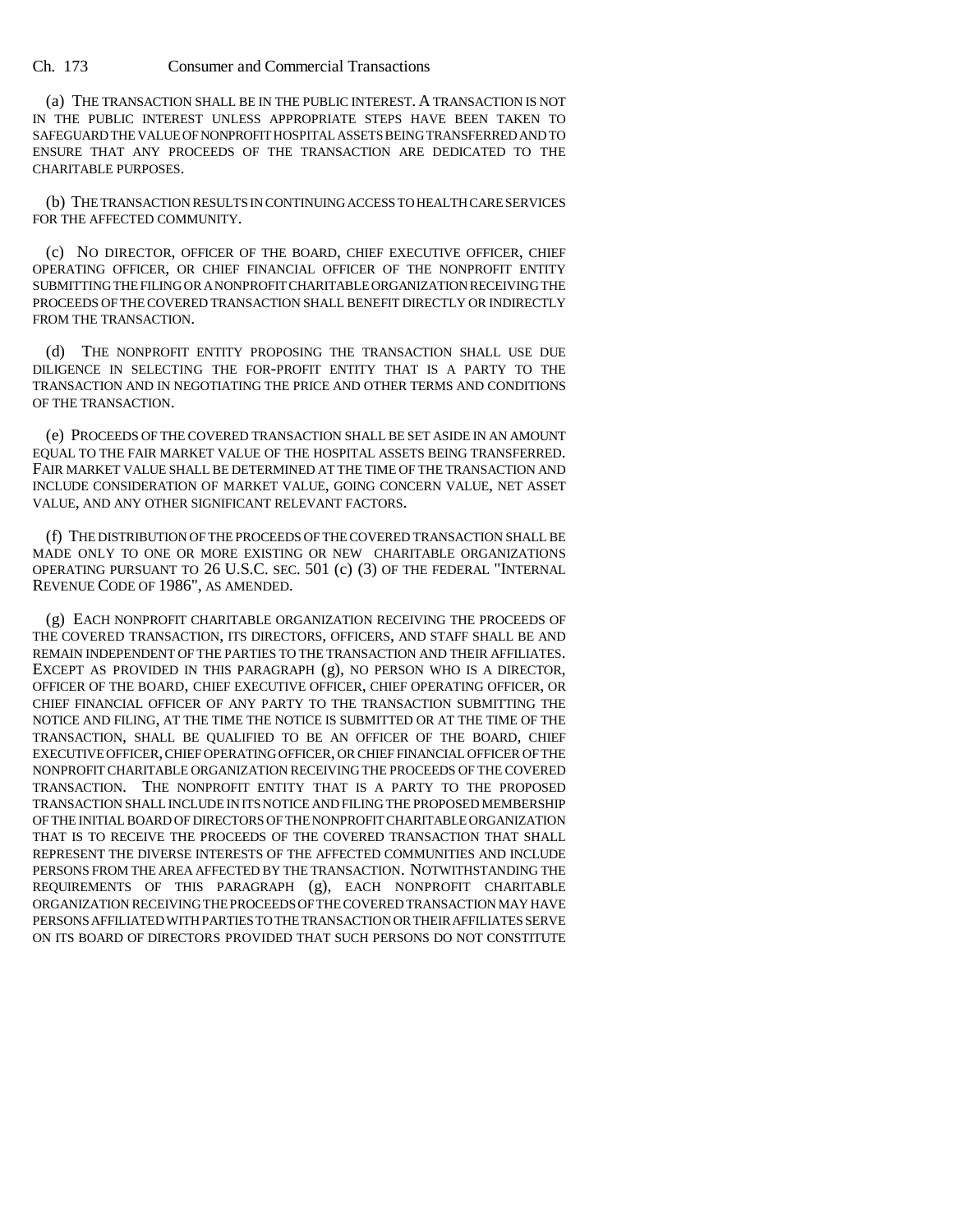MORE THAN ONE THIRD OF THE MEMBERS OF THE BOARD.

(h) A NONPROFIT CHARITABLE ORGANIZATION RECEIVING THE PROCEEDS OF THE COVERED TRANSACTION SHALL PUT MECHANISMS IN PLACE TO AVOID CONFLICTS OF INTEREST AND TO PROHIBIT GRANTS OR OTHER ACTIONS BENEFITING ITS BOARD OF DIRECTORS OR MANAGEMENT BEYOND THE REASONABLE VALUE OF THEIR SERVICES OR SUBSTANTIALLY BENEFITING THE FOR-PROFIT ENTITY.

(i) THE CHARITABLE MISSION AND FUNCTIONS OF THE NONPROFIT CHARITABLE ORGANIZATION RECEIVING THE PROCEEDS OF THE COVERED TRANSACTION SHALL REFLECT THE HISTORICAL CHARITABLE PURPOSES OF THE NONPROFIT ENTITY PROPOSING THE TRANSACTION.

**6-19-404. Attorney general review.** (1) NO LATER THAN THIRTY DAYS AFTER THE ATTORNEY GENERAL HAS RECEIVED THE COMPLETED NOTICE AND FILING PURSUANT TO SECTION 6-19-402, THE ATTORNEY GENERAL SHALL HOLD AT LEAST ONE PUBLIC HEARING IN THE SERVICE AREA OF THE HOSPITAL INVOLVED IN THE TRANSACTION, AT WHICH THE ATTORNEY GENERAL SHALL ALLOW ANY PERSON TO EITHER FILE WRITTEN COMMENTS AND EXHIBITS OR APPEAR AND MAKE A STATEMENT ABOUT ANY ASPECT OF THE TRANSACTION, INCLUDING, BUT NOT LIMITED TO, WHETHER THE PROPOSED TRANSACTION COMPLIES WITH THE REQUIREMENTS OF SECTION 6-19-403. AT LEAST SEVEN DAYS PRIOR TO EACH PUBLIC HEARING, THE ATTORNEY GENERAL SHALL SUBMIT A PRESS RELEASE PROVIDING PERTINENT INFORMATION ABOUT THE HEARING, INCLUDING THE TIME AND PLACE OF THE HEARING, TO ONE OR MORE NEWSPAPERS OF GENERAL CIRCULATION IN THE AFFECTED COMMUNITIES AND NOTIFY THE MAYOR OF THE CITY OR CITY AND COUNTY AND THE BOARD OF COUNTY COMMISSIONERS OF THE COUNTY IN WHICH THE HOSPITAL IS LOCATED. THE PUBLIC HEARING SHALL BE A LEGISLATIVE RATHER THAN AN ADJUDICATIVE HEARING.

(2) THE ATTORNEY GENERAL SHALL HAVE THE POWER TO SUBPOENA DOCUMENTS OR WITNESSES, REQUIRE AND ADMINISTER OATHS, AND REQUIRE STATEMENTS AT ANY TIME THAT ARE REASONABLY NECESSARY TO ASSESS AN APPLICATION OR MONITOR COMPLIANCE WITH THIS SECTION.

(3) IF ANY PERSON FAILS TO COOPERATE WITH ANY INVESTIGATION PURSUANT TO THIS SECTION OR FAILS TO OBEY ANY SUBPOENA ISSUED PURSUANT TO THIS SECTION, THE ATTORNEY GENERAL MAY APPLY TO THE APPROPRIATE DISTRICT COURT FOR AN APPROPRIATE ORDER TO EFFECT THE PURPOSES OF THIS SECTION. THE APPLICATION SHALL STATE THAT THERE ARE REASONABLE GROUNDS TO BELIEVE THAT THE ORDER APPLIED FOR IS NECESSARY TO CARRY OUT THE ATTORNEY GENERAL'S DUTIES UNDER THIS SECTION. IF THE COURT IS SATISFIED THAT REASONABLE GROUNDS EXIST, THE COURT, IN ITS ORDER, MAY:

(a) REQUIRE THE ATTENDANCE OF OR THE PRODUCTION OF DOCUMENTS BY SUCH PERSON, OR BOTH;

(b) GRANT SUCH OTHER OR FURTHER RELIEF AS MAY BE NECESSARY TO OBTAIN COMPLIANCE BY SUCH PERSON.

(4) EXCEPT FOR DOCUMENTS THE ATTORNEY GENERAL DETERMINES TO BE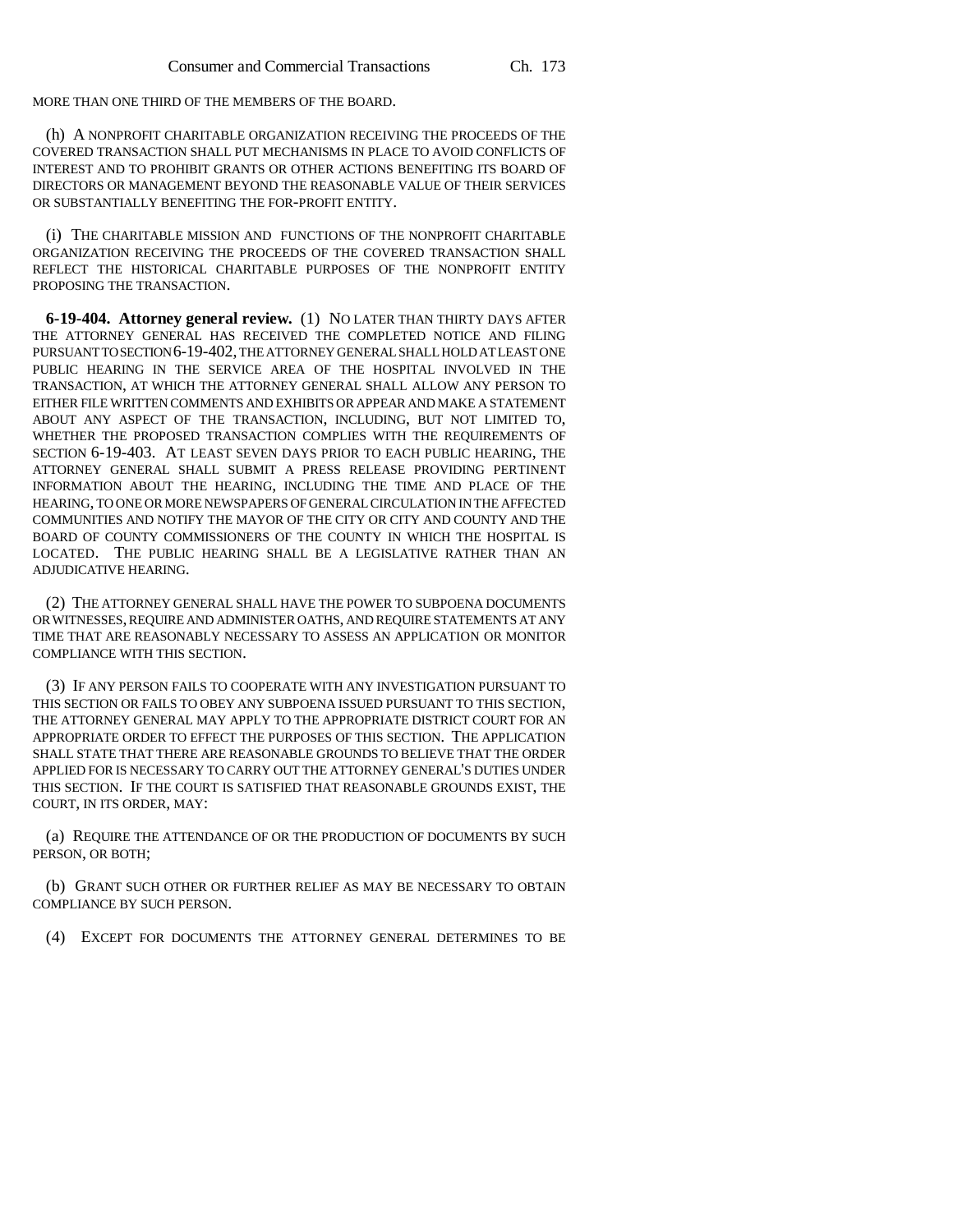CONFIDENTIAL AS A MATTER OF LAW, THE DOCUMENTS FILED PURSUANT TO SECTION 6-19-402 SHALL BE AVAILABLE TO THE PUBLIC FOR REVIEW AND COPYING DURING NORMAL BUSINESS HOURS AT BOTH THE ATTORNEY GENERAL'S OFFICE AND THE OFFICES OF THE PARTIES TO THE TRANSACTION. REASONABLE COSTS OF COPYING SHALL BE BORNE BY THE PARTIES IF COPIES ARE REQUESTED AT THEIR OFFICES.

**6-19-405. Post-transaction requirements.** FOR A PERIOD OF NOT LESS THAN FIVE YEARS, THE NONPROFIT CHARITABLE ORGANIZATION RECEIVING THE PROCEEDS OF THE COVERED TRANSACTION SHALL PROVIDE THE ATTORNEY GENERAL WITH AN ANNUAL REPORT OF ITS GRANT-MAKING AND OTHER CHARITABLE ACTIVITIES RELATED TO ITS USE OF THE PROCEEDS OF THE COVERED TRANSACTION RECEIVED. FOR A PERIOD OF NOT LESS THAN FIVE YEARS, THE FOR-PROFIT ENTITY SHALL PROVIDE THE ATTORNEY GENERAL WITH AN ANNUAL REPORT DETAILING ITS ACTIVITIES TO SATISFY THE REQUIREMENTS OF SECTION 6-19-403 AT THE TIME OF THE REVIEW AND ASSESSMENT. THESE ANNUAL REPORTS SHALL BE MADE AVAILABLE TO THE PUBLIC AT THE ATTORNEY GENERAL'S OFFICE, THE OFFICE OF THE NONPROFIT CHARITABLE ORGANIZATION, AND THE OFFICES OF THE PARTIES TO THE COVERED TRANSACTION. THE ANNUAL REPORT SHALL BE FILED NO LATER THAN NINETY DAYS AFTER THE YEAR THAT THE REPORT ADDRESSES.

**6-19-406. Attorney general powers.** (1) THE ATTORNEY GENERAL HAS THE FOLLOWING POWERS:

(a) TO CONTRACT WITH, CONSULT WITH, AND RECEIVE ADVICE FROM ANY STATE AGENCY ON THOSE TERMS AND CONDITIONS THAT THE ATTORNEY GENERAL AND THE EXECUTIVE DIRECTOR DEEM APPROPRIATE;

(b) TO CONTRACT WITH PERSONS INCLUDING, BUT NOT LIMITED TO, ATTORNEYS, ACCOUNTANTS, ACTUARIES, FINANCIAL ANALYSTS, AND HEALTH CARE ANALYSTS AS IS REASONABLE AND NECESSARY TO ASSIST IN REVIEWING A PROPOSED TRANSACTION. CONTRACT COSTS SHALL BE BORNE BY THE PARTIES TO THE TRANSACTION AND SHALL NOT EXCEED AN AMOUNT THAT IS REASONABLY NECESSARY TO CONDUCT THE REVIEW AND ASSESSMENT;

(c) TO ADOPT REGULATIONS OR GUIDELINES AS NECESSARY IN ORDER TO CARRY OUT THE REQUIREMENTS OF THIS SECTION;

(d) THE DISCRETION TO DETERMINE, CONSISTENT WITH THE REQUIREMENTS OF SECTION 6-19-404, THE DEGREE OF ADMINISTRATIVE REVIEW OF THE TRANSACTION THAT IS NECESSARY TO DETERMINE WHETHER THE TRANSACTION CONFORMS WITH THE REQUIREMENTS OF SECTION 6-19-403. THIS DETERMINATION SHALL BE MADE BY TAKING INTO CONSIDERATION, AMONG OTHER THINGS, THE SIZE OF THE TRANSACTION, THE SIZE OF ALL COMMUNITIES AFFECTED BY THE TRANSACTION, THE IMPACT ON THE COMMUNITIES, AND THE PAST PERFORMANCE OF THE FOR-PROFIT ENTITY.

(e) TO ACCEPT AND EXPEND GRANTS OR DONATIONS, OR BOTH, NOT TO EXCEED FIFTY THOUSAND DOLLARS FOR THE PURPOSE OF THE IMPLEMENTATION OF THIS ARTICLE. ANY SUCH GRANTS OR DONATIONS SHALL BE DEPOSITED INTO AND EXPENDED FROM THE NONPROFIT HEALTH CARE ENTITY REVIEW CASH FUND CREATED IN PARAGRAPH (f) OF THIS SUBSECTION (1).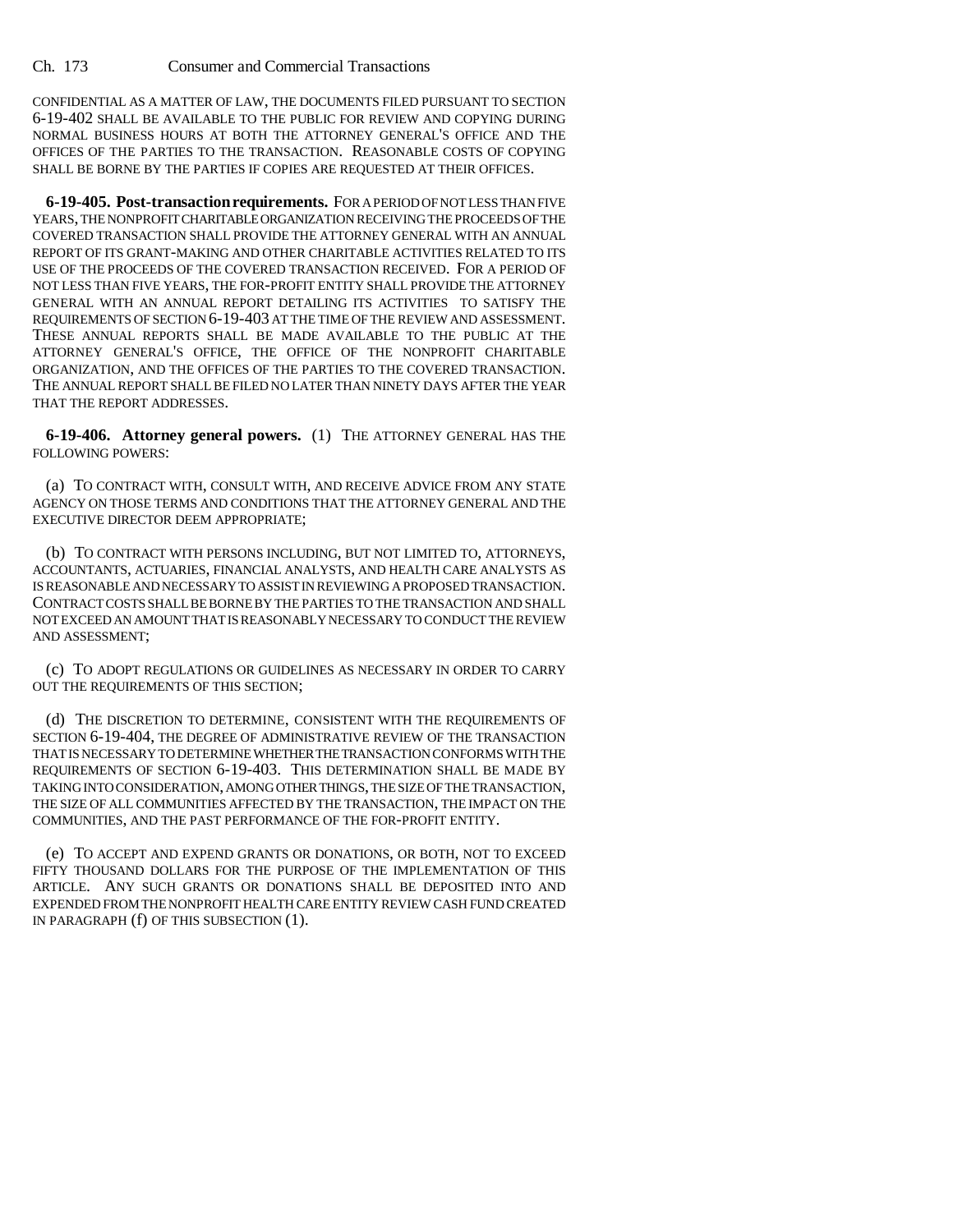(f) TO REQUEST AND RECEIVE FROM THE FOR-PROFIT ENTITY SUCH SUMS AS MAY BE PRESCRIBED BY THE ATTORNEY GENERAL TO COVER THE NECESSARY AND ACTUAL COSTS FOR MONITORING FOR THE ENSUING FIVE-YEAR PERIOD TO ENSURE THAT THE TRANSACTION REMAINS IN COMPLIANCE WITH THE REQUIREMENTS OF SECTION 6-19-403. ANY MONEYS COLLECTED PURSUANT TO THIS PARAGRAPH (f) SHALL BE TRANSMITTED TO THE STATE TREASURER, WHO SHALL CREDIT THE SAME TO THE NONPROFIT HEALTH CARE ENTITY REVIEW CASH FUND, WHICH FUND IS HEREBY CREATED IN THE STATE TREASURY. THE MONEYS IN SUCH FUND SHALL BE CONTINUOUSLY APPROPRIATED FOR THE DIRECT AND INDIRECT COSTS OF SUCH MONITORING. IN ACCORDANCE WITH SECTION 24-36-114, C.R.S., ALL INTEREST DERIVED FROM THE DEPOSIT AND INVESTMENT OF THIS FUND SHALL BE CREDITED TO THE GENERAL FUND.

(g) TO HOLD A HEARING AFTER TWENTY DAYS' NOTICE TO THE AFFECTED PARTIES IF THE ATTORNEY GENERAL RECEIVES INFORMATION THAT THE ATTORNEY GENERAL DEEMS SUFFICIENT TO INDICATE THAT THE NONPROFIT CHARITABLE ORGANIZATION OR FOR-PROFIT ENTITY MAY NOT BE FULFILLING ITS OBLIGATIONS PURSUANT TO SECTION 6-19-403. IF, AFTER SUCH HEARING, THE ATTORNEY GENERAL DETERMINES THAT PROOF OF THE NONCOMPLIANCE IS PROBABLE, HE OR SHE SHALL INSTITUTE PROCEEDINGS IN DISTRICT COURT TO REQUIRE CORRECTIVE ACTION. THE ATTORNEY GENERAL SHALL RETAIN OVERSIGHT OF THE CORRECTIVE ACTION FOR AS LONG AS NECESSARY TO ENSURE COMPLIANCE. NOTHING IN THIS SECTION SHALL BE CONSTRUED TO LIMIT THE ATTORNEY GENERAL'S POWER TO ENFORCE COMPLIANCE WITH THIS SECTION AFTER THE EXPIRATION OF THE FIVE-YEAR PERIOD CONTEMPLATED BY PARAGRAPH (f) OF THIS SUBSECTION (1).

**6-19-407. Attorney general review and assessment.** (1) THE ATTORNEY GENERAL MAY REVIEW ANY NOTICE AND FILING MADE UNDER THIS PART 4 AND ASSESS WHETHER THE PROPOSED TRANSACTION COMPLIES WITH THE REQUIREMENTS OF SECTION 6-19-403.

(2) IF, AFTER REVIEW AND ASSESSMENT, THE ATTORNEY GENERAL CONCLUDES THAT ALL OF THE REQUIREMENTS OF SECTION 6-19-403 HAVE BEEN MET, THE ATTORNEY GENERAL SHALL ISSUE A WRITTEN ASSESSMENT AND CONCLUSION TO SUCH EFFECT ON THE PROPOSED TRANSACTION. IF THE ATTORNEY GENERAL CONCLUDES AFTER DISCUSSIONS WITH THE PARTIES TO THE TRANSACTION, THAT ALL OF THE REQUIREMENTS OF SECTION 6-19-403 HAVE NOT BEEN MET, OR IF THE ATTORNEY GENERAL IS UNABLE TO CONCLUDE WHETHER OR NOT ALL OF THE REQUIREMENTS OF SECTION 6-19-403 HAVE BEEN MET, THE ATTORNEY GENERAL SHALL ISSUE A WRITTEN ASSESSMENT AND CONCLUSION TO SUCH EFFECT ON THE PROPOSED TRANSACTION. SUCH NONCONCLUSIVE OR NONCOMPLYING ASSESSMENT AND CONCLUSION SHALL INCLUDE SPECIFIC FINDINGS ON EACH OF THE REQUIREMENTS OF SECTION 6-19-403. THE ATTORNEY GENERAL MAY ALSO ISSUE A WRITTEN STATEMENT THAT A FORMAL ASSESSMENT AND REVIEW HAS NOT BEEN DETERMINED NECESSARY FOR THE COVERED TRANSACTION OR THAT THE TRANSACTION DOES NOT CONSTITUTE A COVERED TRANSACTION.

(3) THE ATTORNEY GENERAL MAY CHALLENGE ANY PROPOSED TRANSACTION AT ANY TIME THROUGH INJUNCTION, DECLARATORY ORDER, OR OTHERWISE, IN THE DISTRICT COURT OF THE JURISDICTION IN WHICH THE NONPROFIT ENTITY PROPOSING THE TRANSACTION HAS ITS PRINCIPAL PLACE OF BUSINESS OR WHERE THE HOSPITAL